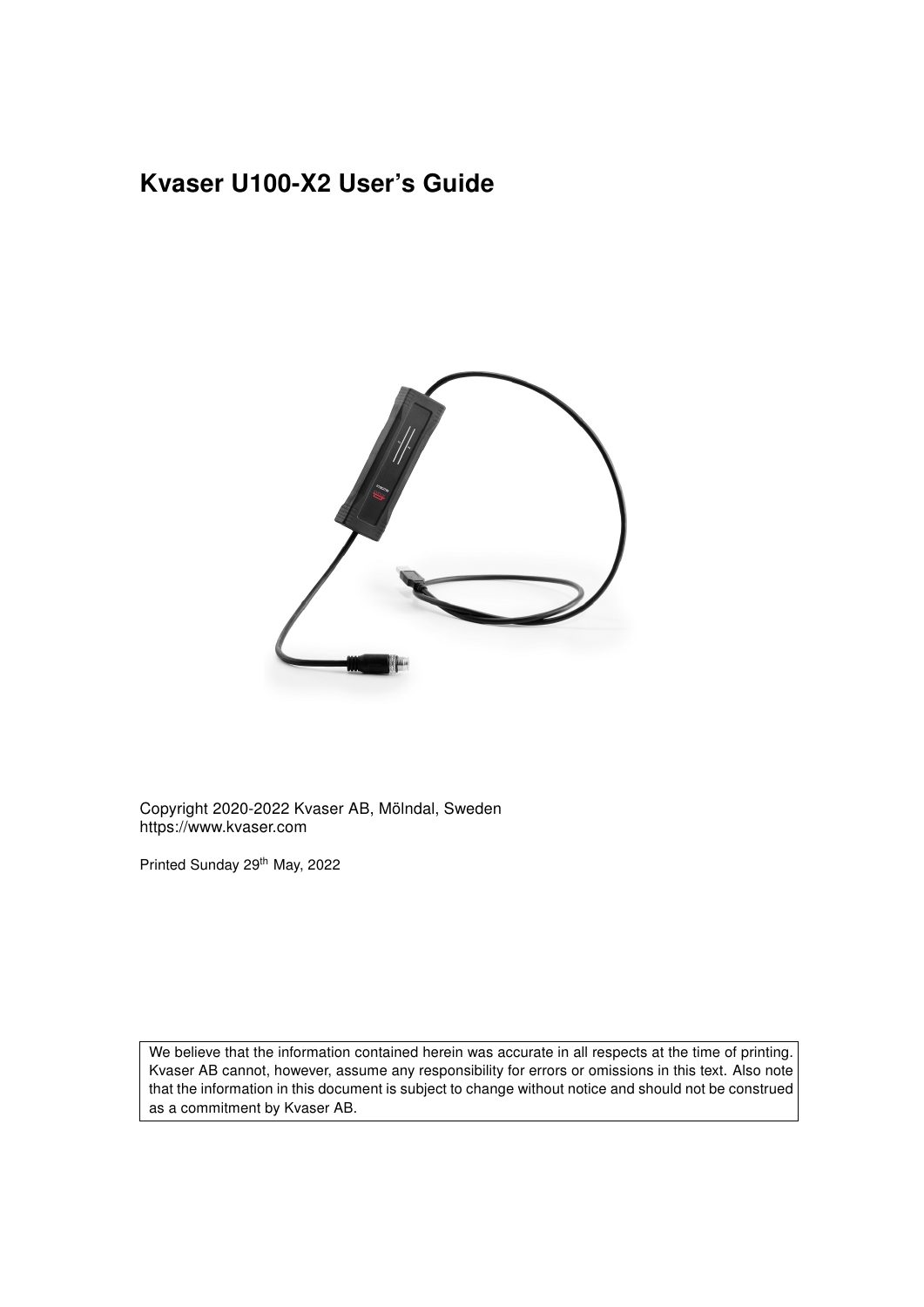(This page is intentionally left blank.)

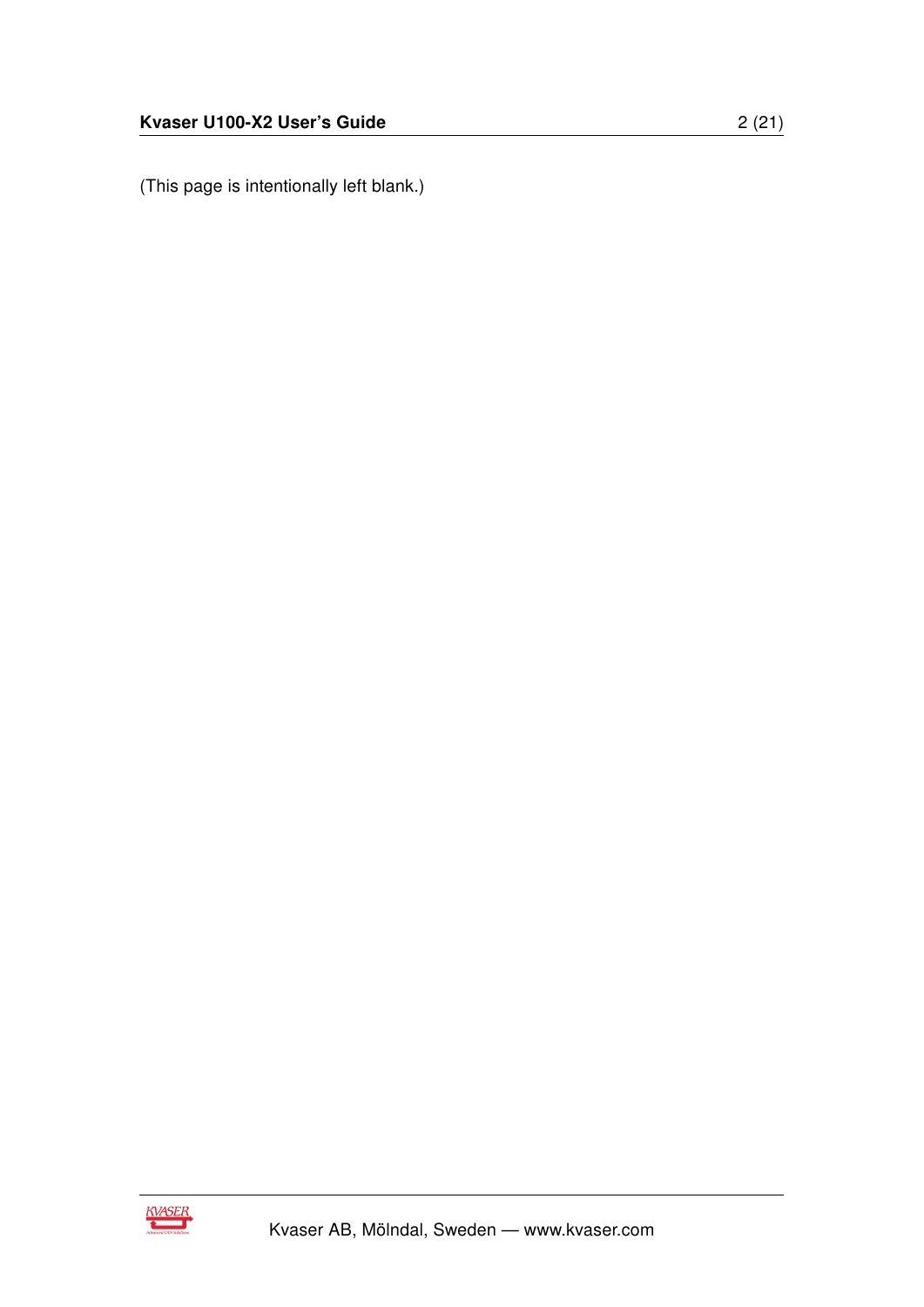# **Contents**

| 1.             | <b>About this manual</b>                                                                                                                                                                                                                                                                                                                                                                                                                                                                                                                           | 4                                                                                   |
|----------------|----------------------------------------------------------------------------------------------------------------------------------------------------------------------------------------------------------------------------------------------------------------------------------------------------------------------------------------------------------------------------------------------------------------------------------------------------------------------------------------------------------------------------------------------------|-------------------------------------------------------------------------------------|
| $\mathbf{2}$   | <b>Introduction</b><br>Welcome to Kvaser U100-X2<br>2.1<br>$2.2\phantom{0}$                                                                                                                                                                                                                                                                                                                                                                                                                                                                        | 5<br>5<br>6                                                                         |
| 3              | Kvaser U100-X2 hardware<br>3.1<br>3.2<br>3.3<br>3.4<br>3.5<br>Power supply research research resources in the supply research resources in the supply resources in the supply of the supply of the supply of the supply of the supply of the supply of the supply of the supply of the suppl<br>3.6<br>3.7<br>Interface mode recoverse and the series of the series of the series of the series of the series of the series of the series of the series of the series of the series of the series of the series of the series of the series<br>3.8 | $\overline{7}$<br>$\overline{7}$<br>$\overline{7}$<br>8<br>9<br>9<br>10<br>11<br>13 |
| 4              | 3.9<br>Troubleshooting                                                                                                                                                                                                                                                                                                                                                                                                                                                                                                                             | 14<br>15                                                                            |
| 5              | <b>Safety Instructions</b><br>5.1<br>5.2                                                                                                                                                                                                                                                                                                                                                                                                                                                                                                           | 16<br>16<br>16                                                                      |
| 6              | <b>Disposal and Recycling Information</b>                                                                                                                                                                                                                                                                                                                                                                                                                                                                                                          | 17                                                                                  |
| $\overline{7}$ | <b>Legal Acknowledgements</b><br>7.1<br>7.2<br>7.3                                                                                                                                                                                                                                                                                                                                                                                                                                                                                                 | 18<br>18<br>19<br>20                                                                |
| 8              | <b>Document Revision History</b>                                                                                                                                                                                                                                                                                                                                                                                                                                                                                                                   | 21                                                                                  |

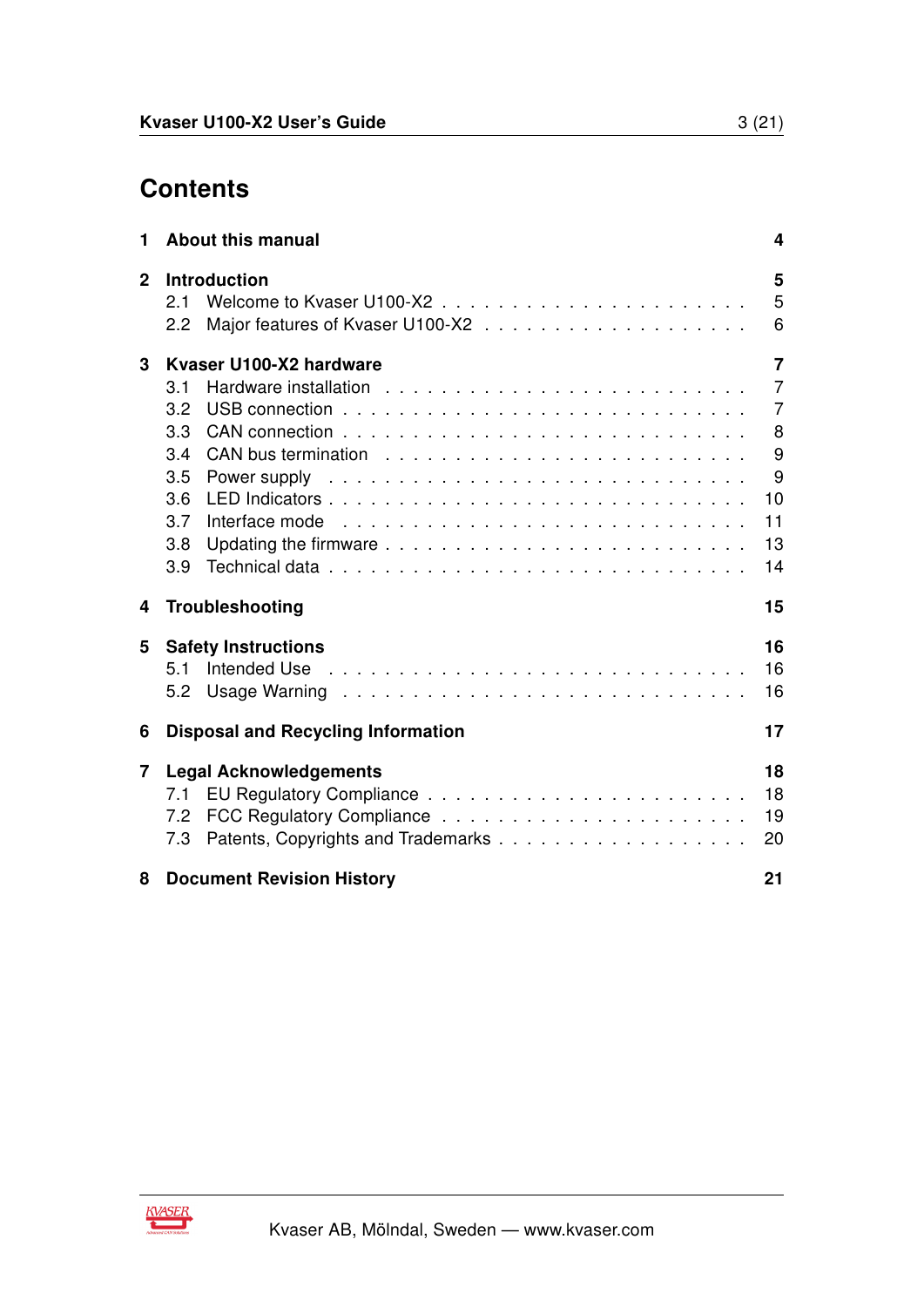## <span id="page-3-0"></span>1 About this manual

This manual is intended for Kvaser U100-X2 users. This document contains a description of the hardware's properties and general instructions for connecting the device to a computer.

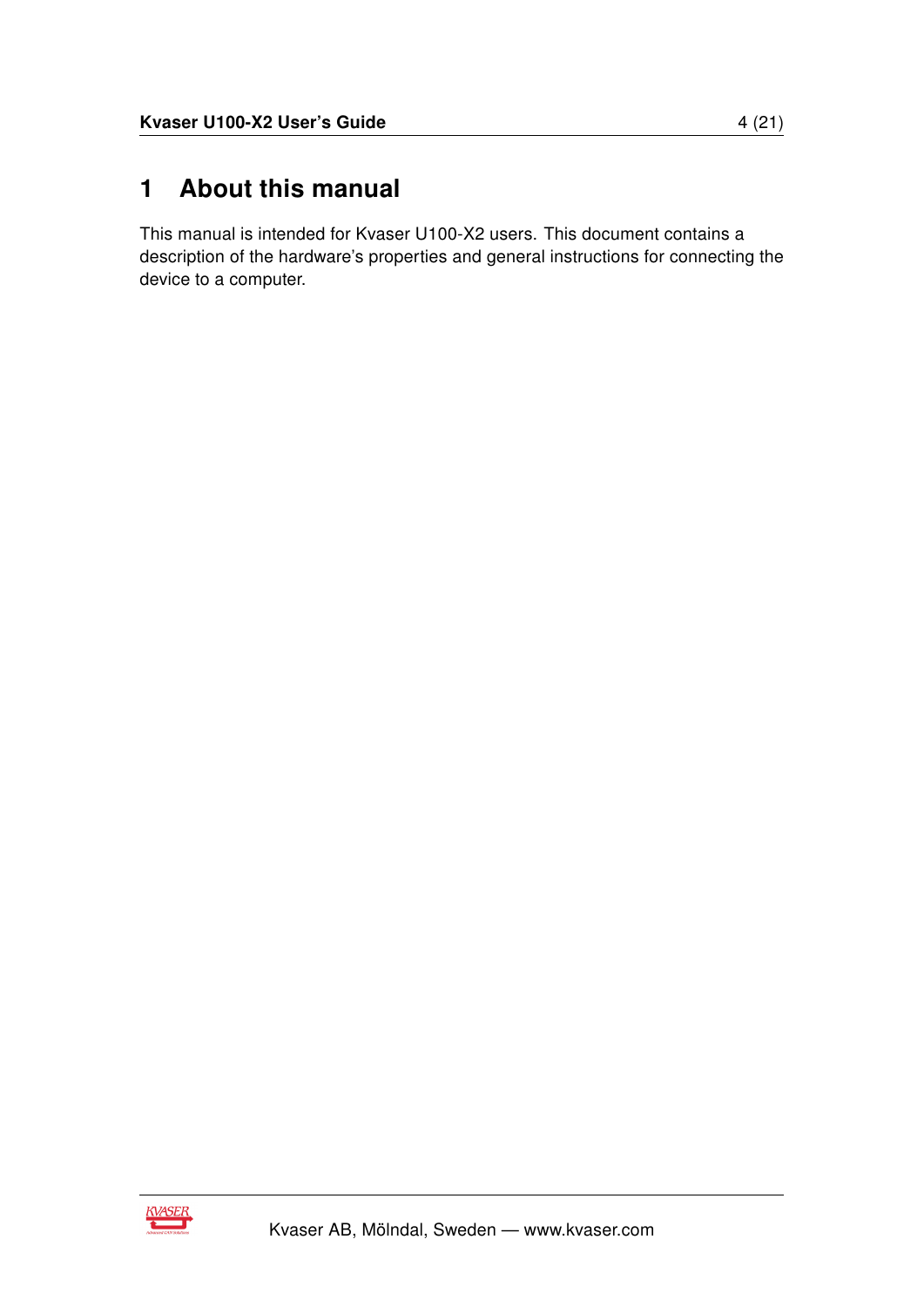## <span id="page-4-0"></span>2 Introduction

This section will describe the functions and features of the Kvaser U100-X2.

## <span id="page-4-1"></span>2.1 Welcome to Kvaser U100-X2



Figure 1: Kvaser U100-X2

Kvaser U100-X2 is a small, yet powerful, CAN to USB interface. It provides real-time transmission and reception of standard and extended CAN messages on the bus with a high timestamp precision, and is compatible with applications that use Kvaser's CANlib.

This guide applies to Kvaser U100-X2 devices using at least firmware and driver versions listed in [Table 1.](#page-4-2) For minimum compatible firmware and driver versions of Kvaser U100-X2 see [Table 6 on Page 13.](#page-12-1)

| <b>Device</b> |                                       | <b>Product Number</b> Firmware Driver (Windows/Linux) |
|---------------|---------------------------------------|-------------------------------------------------------|
|               | Kvaser U100-X2 73-30130-01267-7 v3.24 | v5.36 (kcany/mhydra)                                  |

<span id="page-4-2"></span>Table 1: Firmware and driver versions needed to support all functionality present in this guide.

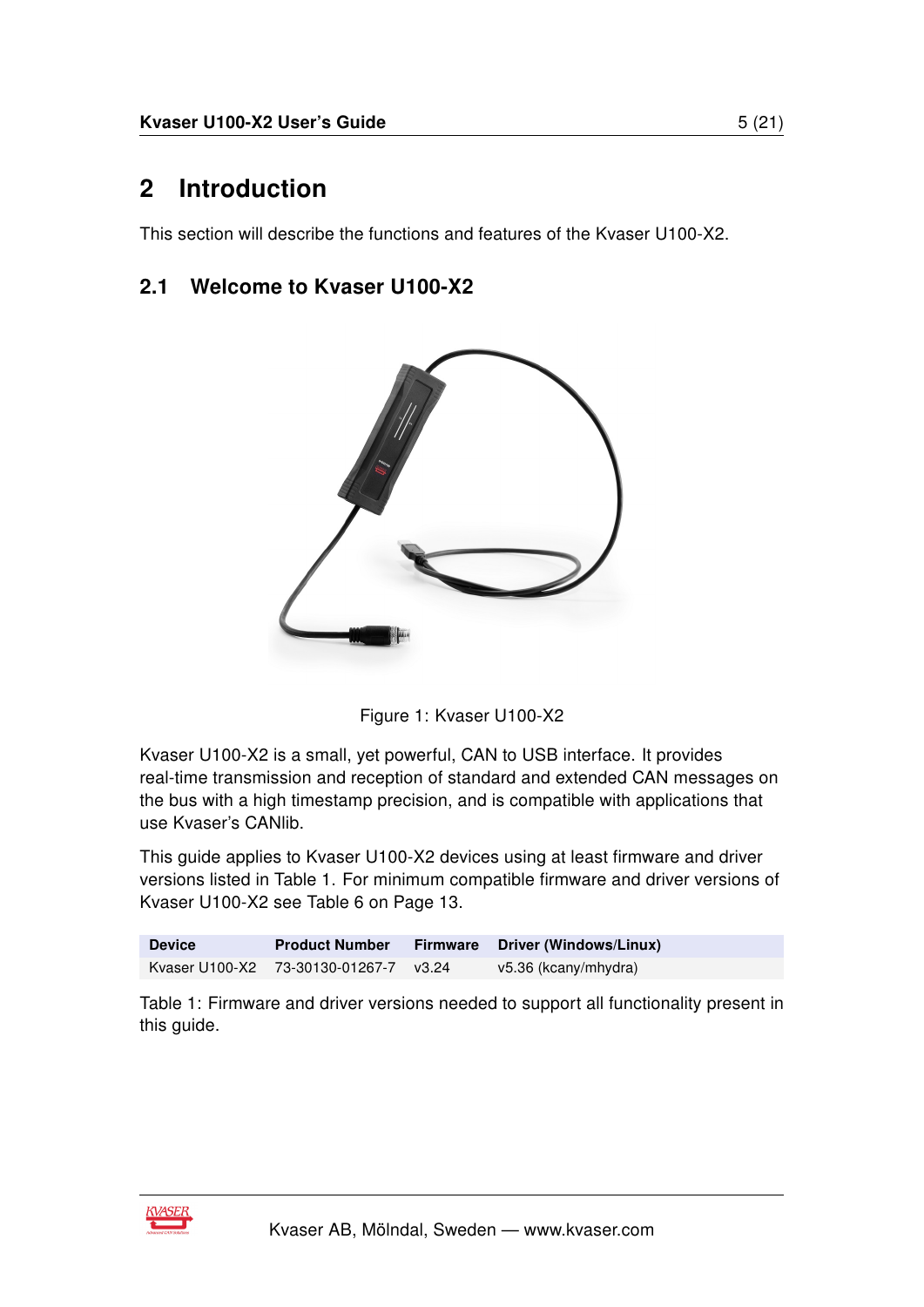#### <span id="page-5-0"></span>2.2 Major features of Kvaser U100-X2

- USB CAN interface.
- Powered through the USB connector.
- Supports CAN FD, up to 8 Mbit/s (with correct physical layer implementation).
- Supports both 11-bit (CAN 2.0A) and 29-bit (CAN 2.0B active) identifiers.
- Lightweight robust housing made of glass fibre reinforced polyamide overmolded with TPE.
- Intuitive LED UI.
- Reinforced galvanic isolation, design validated with 5000 VAC rms applied for 60 s.
- Industrial grade temperature range, −40 ◦C to +85 ◦C.
- 20 000 msg/s, each timestamped with a resolution of 100 µs.
- Fully compatible with applications written for other Kvaser CAN hardware with Kvaser CANlib.
- Support for SocketCAN.
- Fully compatible with J1939, CANopen, NMEA 2000 $^{\circledR}$  and DeviceNet.
- IP67 rated housing.

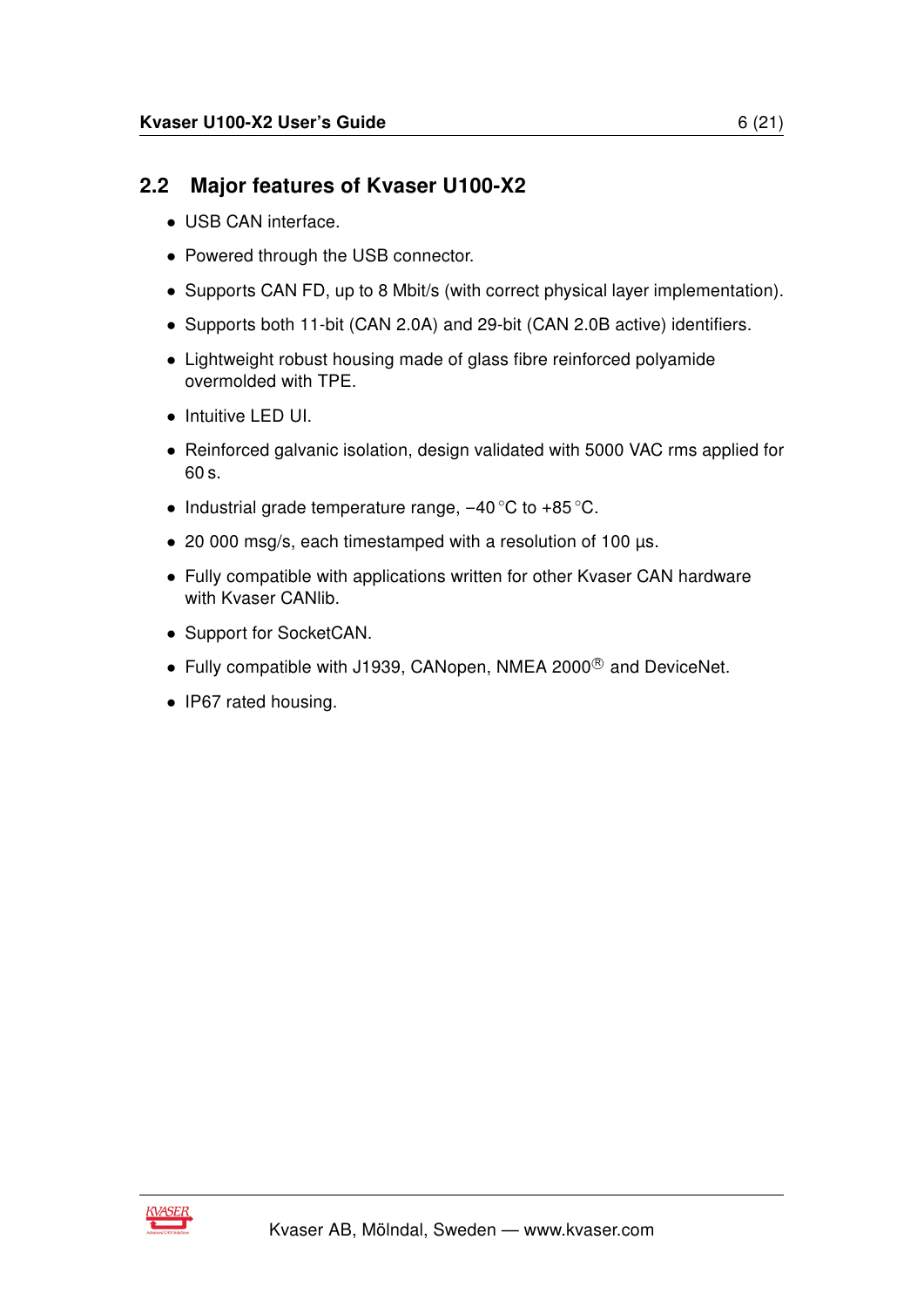# <span id="page-6-0"></span>3 Kvaser U100-X2 hardware

In this section you can read more about the CAN channels, power supply and LED indicators.

## <span id="page-6-1"></span>3.1 Hardware installation

The Kvaser U100-X2 may be inserted in any free USB socket on the host computer. You do not need to switch the power off before inserting or removing the device. For the Kvaser U100-X2 to communicate with the host computer, a compatible version of the Kvaser driver and firmware must be installed.

The driver is installed by running the file kvaser\_drivers\_setup.exe. For instructions on how to update the firmware, see [Section 3.8, Updating the](#page-12-0) [firmware, on Page 13.](#page-12-0) The latest version of the driver and firmware can be downloaded from [www.kvaser.com/download.](https://www.kvaser.com/download/)

The firmware is downloaded and installed directly on the Kvaser U100-X2 and the driver is installed on the host computer. After the driver has been installed on the host computer, the firmware may then be downloaded and installed on the Kvaser U100-X2.

## <span id="page-6-2"></span>3.2 USB connection

The USB connector for the Kvaser U100-X2 is a standard USB type "A" connector (see [Figure 2\)](#page-6-3).



<span id="page-6-3"></span>Figure 2: A standard USB type "A" connector.

Connect the device to your computer using any high quality USB 2.0 certified cable. The maximum total USB cable length is 5 m ( $\sim$  16 ft).

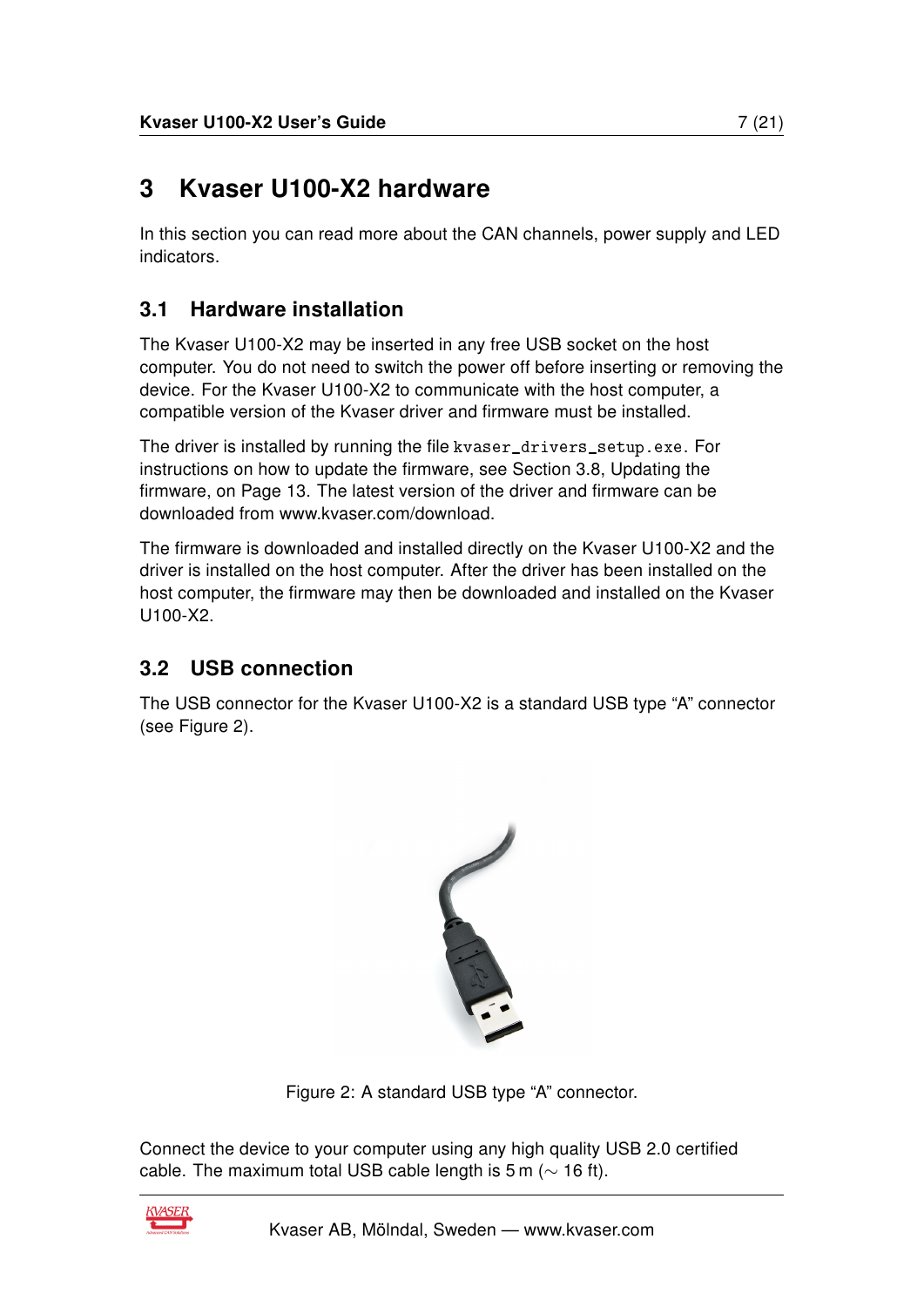As USB cables become longer they are more sensitive to EMI, because they make a longer antenna that can pick up more noise. These issues can be mitigated by using higher quality cables with better shielding. Thicker cables tend to be better than thin ones, and braided shielding tends to be more reliable than only foil. Furthermore, longer cables may introduce signal degradation and timing issues that, if necessary, can be mitigated using shorter cable segments combined with hubs that amplify the signal and handle delays on a per-cable basis.

## <span id="page-7-0"></span>3.3 CAN connection

The Kvaser U100-X2 has one CAN channel.

The CAN connector for the Kvaser U100-X2 is the 5-pole M12 plug (see [Figure 3\)](#page-7-1) which has the pinning described in [Table 2 on Page 9.](#page-8-2)



Figure 3: M12 5-pole CAN connector.

<span id="page-7-1"></span>

Figure 4: M12 5-pole CAN connector pinout.

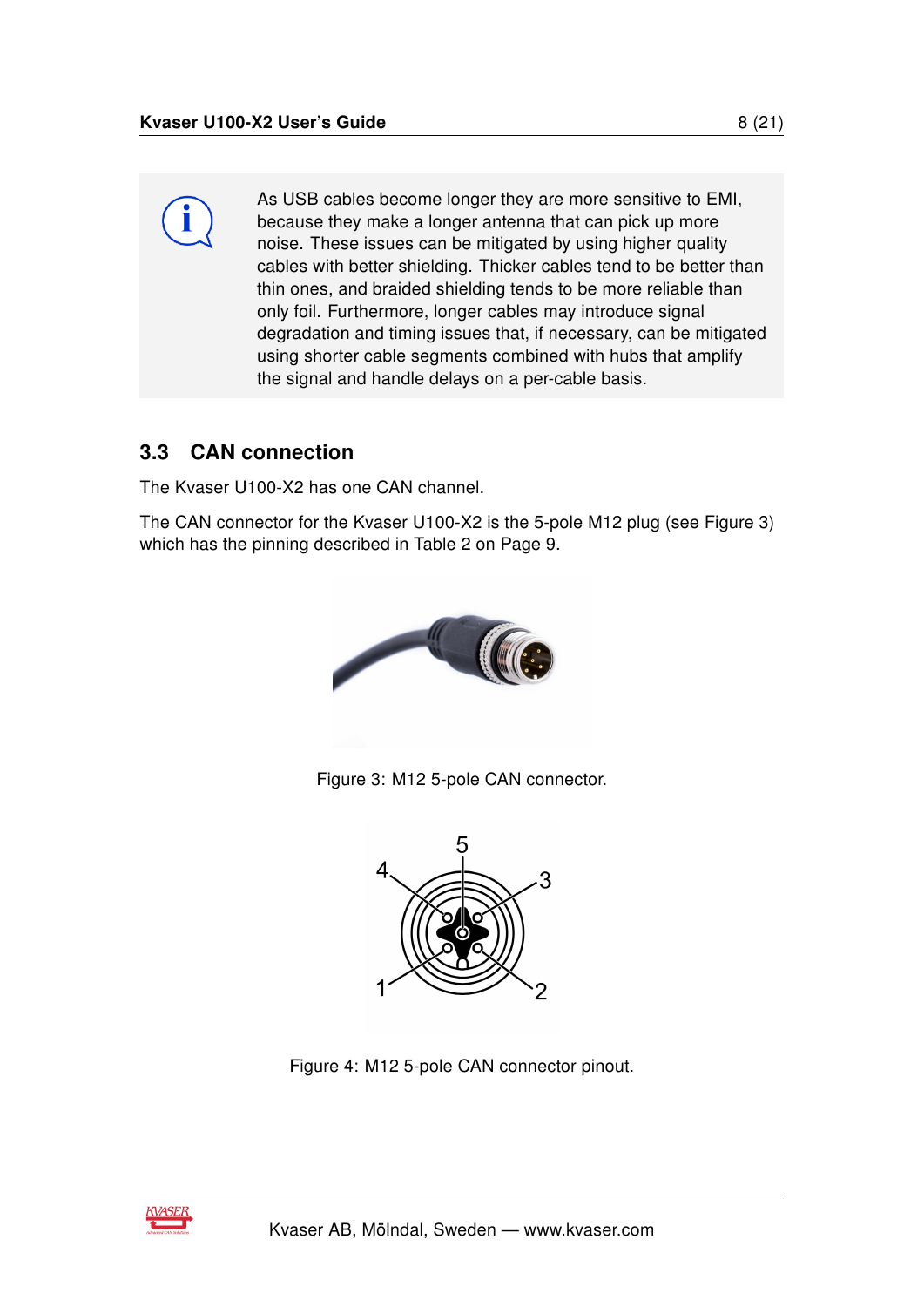| M12 pin number | <b>Function</b> |
|----------------|-----------------|
|                | Shield          |
| 2              | Not connected   |
| 3              | <b>GND</b>      |
| 4              | CAN_H           |
| 5              | CAN L           |

<span id="page-8-2"></span>Table 2: M12 5-pole pin configuration.

## <span id="page-8-0"></span>3.4 CAN bus termination

Every CAN bus must be terminated with a 120 Ohm resistor at each end of the bus. The Kvaser U100-X2 does not contain any CAN bus termination, because their inclusion could cause severe disturbance in a system which is already correctly terminated.

For laboratory or testing use, the exact value of the termination resistors is not always critical. Sometimes a single terminator is sufficient. For production, proper termination is essential. If you see error frames on the bus, you should check the termination.



To save yourself a lot of trouble, always terminate the CAN bus properly.

## <span id="page-8-1"></span>3.5 Power supply

The Kvaser U100-X2 is powered through the USB connector. Make sure the USB power source can supply enough current (500 mA). If using a USB hub, choose an externally powered one to be safe.

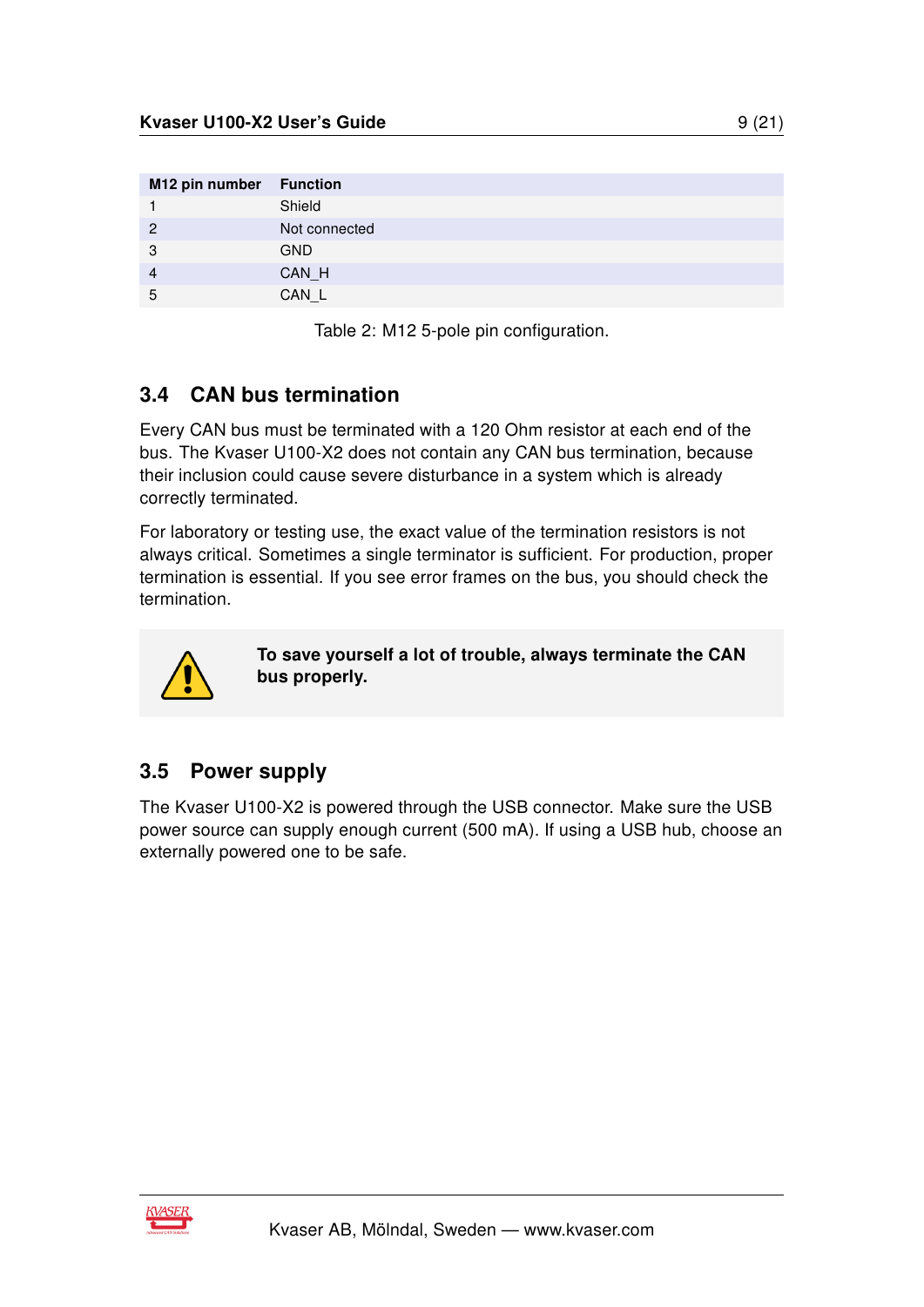## <span id="page-9-0"></span>3.6 LED Indicators

A Kvaser U100-X2 device has two traffic LED bars where part of each LED bar is also used as a status area. The TX LED Bar has a status area towards the USB end of the bar, and the RX LED bar has a status area towards the CAN end of the bar. This is shown in [Figure 5.](#page-9-1)



<span id="page-9-1"></span>Figure 5: The TX and RX LED bars on the Kvaser U100-X2 include status areas.

Different colors are used for different types of information and different blink patterns define the current state, see [Table 3](#page-9-2) and [Table 4 on Page 11.](#page-10-1)

| <b>Color</b> | Information type |
|--------------|------------------|
| Yellow       | <b>Traffic</b>   |
| Green        | <b>Status</b>    |
| Red          | Error            |
| White        | Alert            |
| Blue         | System           |

<span id="page-9-2"></span>Table 3: Different types of information.

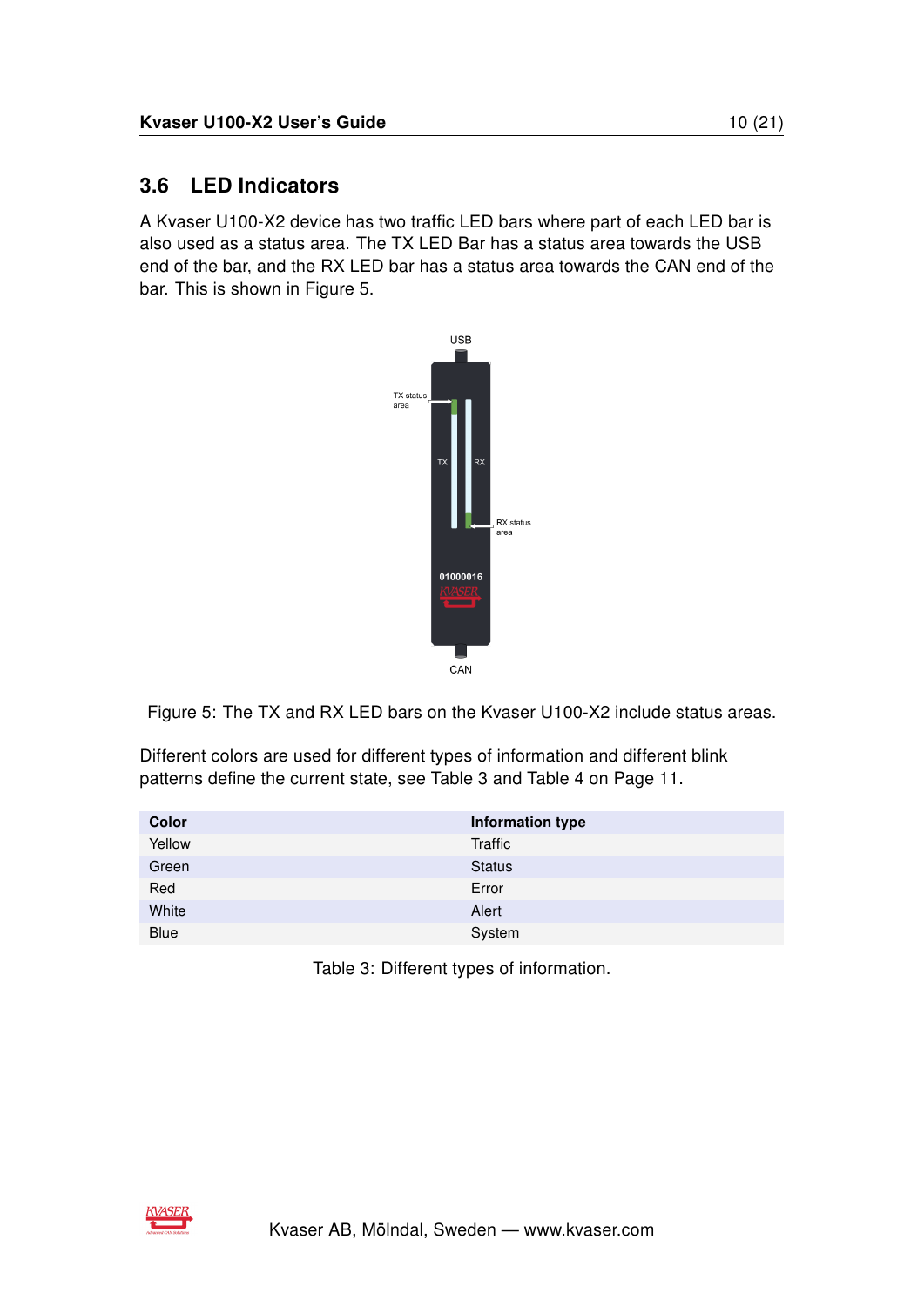| <b>State</b>      | <b>Definition</b>                                                                                                                   |
|-------------------|-------------------------------------------------------------------------------------------------------------------------------------|
| Off               | The indicator is off and no light is emitted.                                                                                       |
| <b>Slow Blink</b> | The indicator is repeatedly turned on and off. The on and off phases are equal in<br>time.                                          |
| <b>Fast Blink</b> | The indicator is repeatedly turned on and off but with a higher frequency than Slow<br>Blink. The on and off times are still equal. |
| On                | The indicator is constantly emitting light.                                                                                         |
| Dynamic           | The indicator is moving and/or increasing/decreasing in size.                                                                       |

<span id="page-10-1"></span>Table 4: Definitions of the indicator states.

## <span id="page-10-0"></span>3.7 Interface mode

The device is in interface mode when connected to a computer via USB. If the status area is presenting a steady white light, the device is in interface mode, working correctly and ready to be used. When connected to a computer for the first time, the status area will Fast Blink with blue light until the Kvaser Drivers are installed and the device has automatically received a USB configuration. The status area will change from white to green when going bus on. [Table 5](#page-10-2) summarises the information shown in interface mode.

| <b>Description</b>            | <b>Status area</b>       | <b>LED bar</b>           |
|-------------------------------|--------------------------|--------------------------|
| Power is on                   | On (White)               |                          |
| Waiting for USB configuration | Fast Blink (Blue)        |                          |
| CAN channel is bus on         | On (Green)               |                          |
| CAN channel traffic           | On (Yellow)              | Dynamic (Yellow)         |
| Error frame                   | $\overline{\phantom{a}}$ | Dynamic (Red)            |
| CAN channel is error passive  | Fast Blink (Red)         |                          |
| CAN overrun                   | On (Red)                 | $\overline{\phantom{a}}$ |
| Firmware update               | Slow Blink (Blue)        | $\overline{\phantom{a}}$ |
| Locate hardware               | Slow Blink (White)       | Slow Blink (White)       |

<span id="page-10-2"></span>Table 5: LED inidications in interface mode.

The Kvaser U100-X2 has one TX LED Bar and one RX LED Bar. Each LED Bar has a status area, the TX LED Bar has a status area towards the USB end of the bar, and the RX LED bar has a status area towards the CAN end of the bar. This is shown in [Figure 5 on Page 10.](#page-9-1)

The TX LED bar lit area grows from the USB end of the LED bar towards the CAN end of the bar as CAN TX traffic is increased. Likewise, the RX LED bar lit area grows from the CAN end of the LED bar towards the USB end of the bar as the message rate of the received traffic is increased, see [Figure 6 on Page 12.](#page-11-0) In this example the unit is transmitting data, which shows a yellow TX status area. No CAN traffic is received and thus the RX status area is green.

The combined area lit by the TX LED bar and the RX LED bar is proportional to the current bus load, e.g. [Figure 6 on Page 12](#page-11-0) shows only transmitting CAN messages

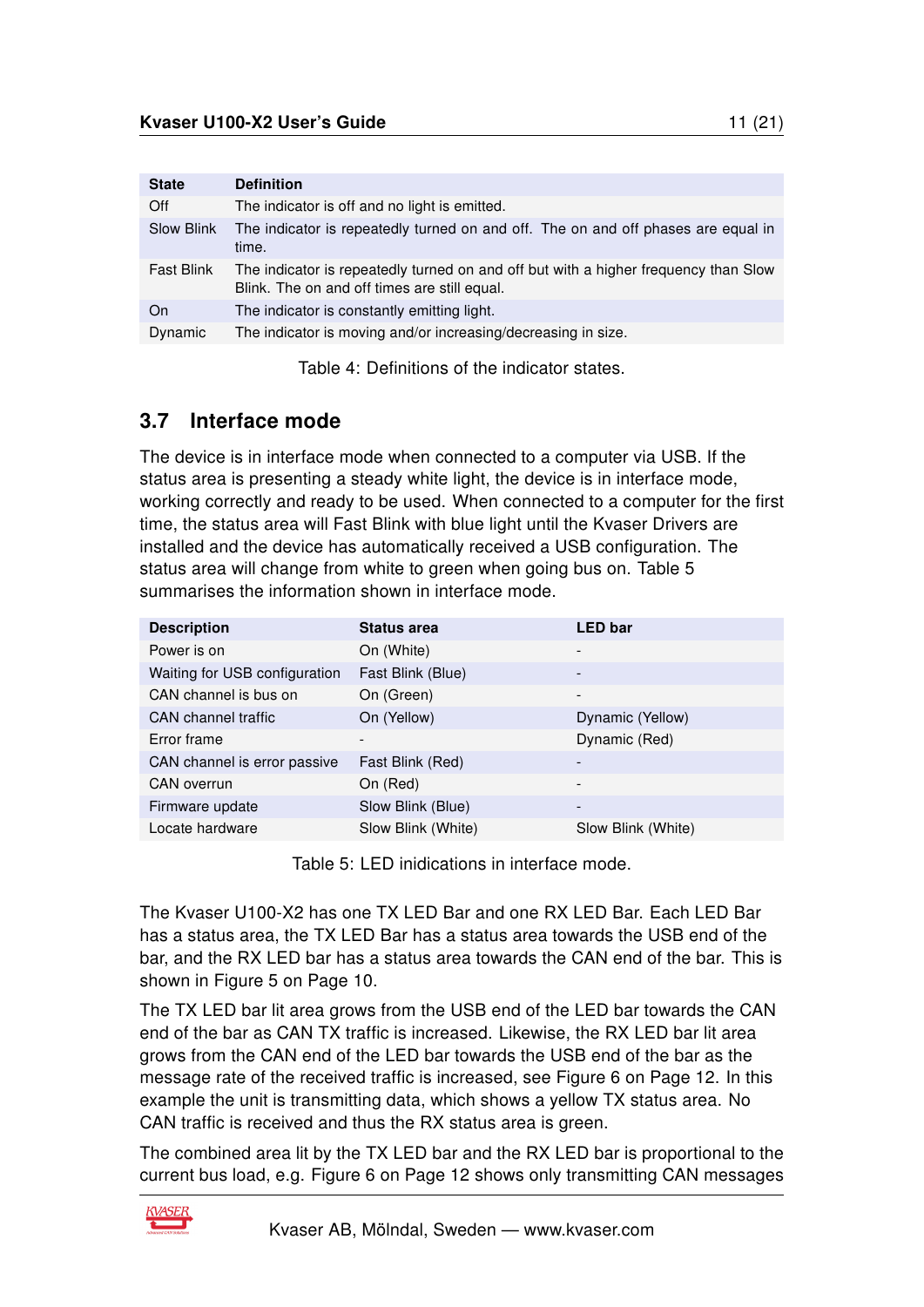

<span id="page-11-0"></span>Figure 6: The TX LED bar lights up from the USB side to the CAN side of the unit, while the RX LED bar lights up from the CAN side to the USB side of the unit.

at 50% bus load. [Figure 7 on Page 12](#page-11-1) shows two different bus load conditions. The image on the left shows the unit transmitting and receiving data corresponding to 50% bus load in each direction for a total of 100% bus load. The image on the right shows the unit transmitting data corresponding to 100% bus load.



<span id="page-11-1"></span>Figure 7: The yellow-lit area of the LED bars is proportional to the bus load. Both images indicate a bus load of 100%.

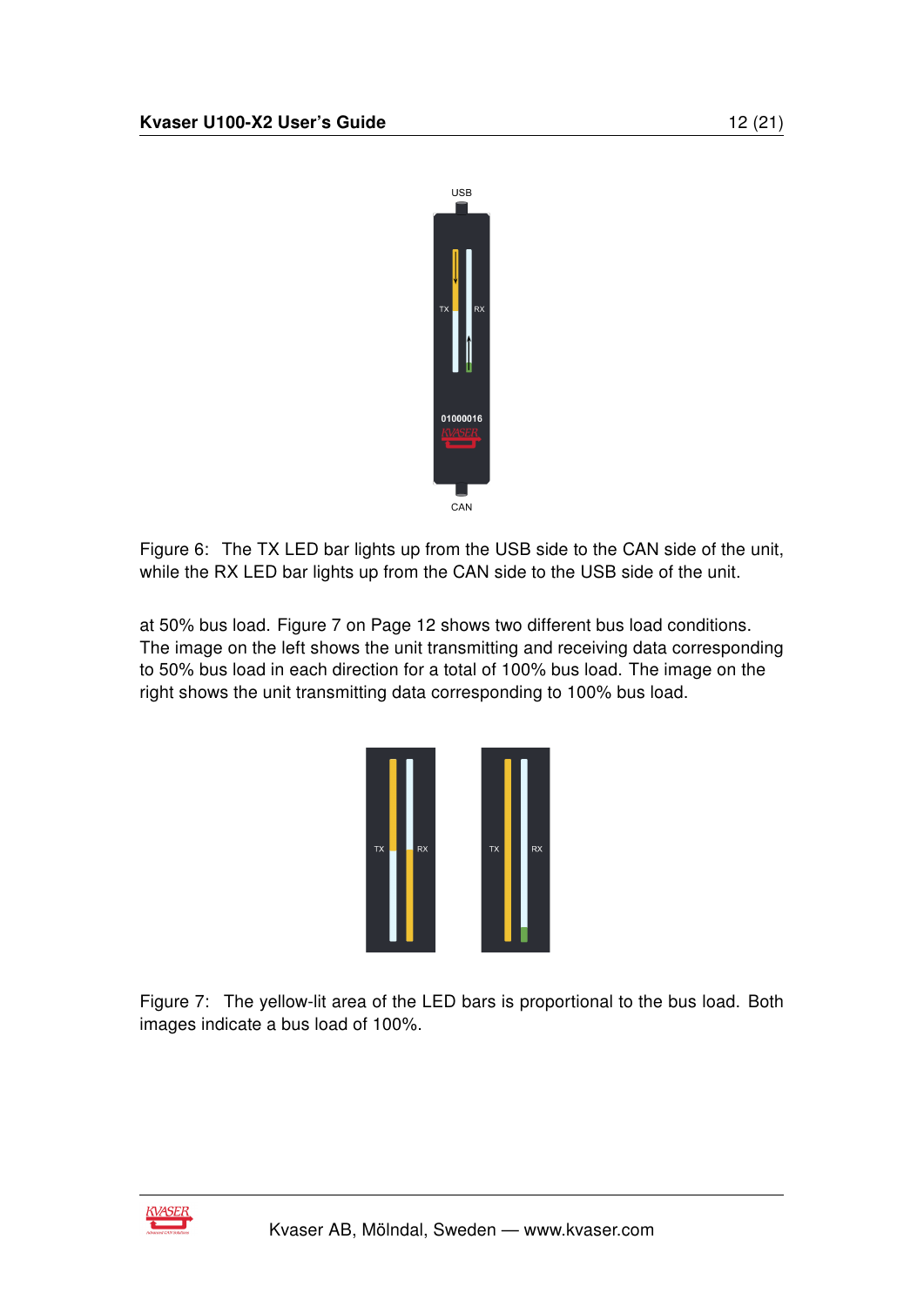### <span id="page-12-0"></span>3.8 Updating the firmware

For the Kvaser U100-X2 to communicate with the host computer, compatible versions of the Kvaser CANlib (including driver) and firmware must be installed.

The latest versions of firmware and drivers can be downloaded for free at [www.kvaser.com/download.](https://www.kvaser.com/download/)

Connect the Kvaser U100-X2 to your host computer

with the USB cable and start the update.exe application. A window opens showing the Firmware Update Instructions, read and follow those carefully.

To check the current firmware version, open "Kvaser Device Guide" which can be found in the Control Panel. Select "Kvaser U100-X2" in the tree view to the left, and click on the channel. The firmware revision information now appears in the right half of the window.

The absolute minimum firmware and driver versions needed in order to use Kvaser U100-X2 are listed in [Table 6.](#page-12-1)

| <b>Device</b>  | Min. Firmware Version Min. Driver Version |       |
|----------------|-------------------------------------------|-------|
| Kvaser U100-X2 | v3.22.578                                 | v5.31 |

<span id="page-12-1"></span>Table 6: Minimum compatible driver and firmware versions of Kvaser U100-X2.

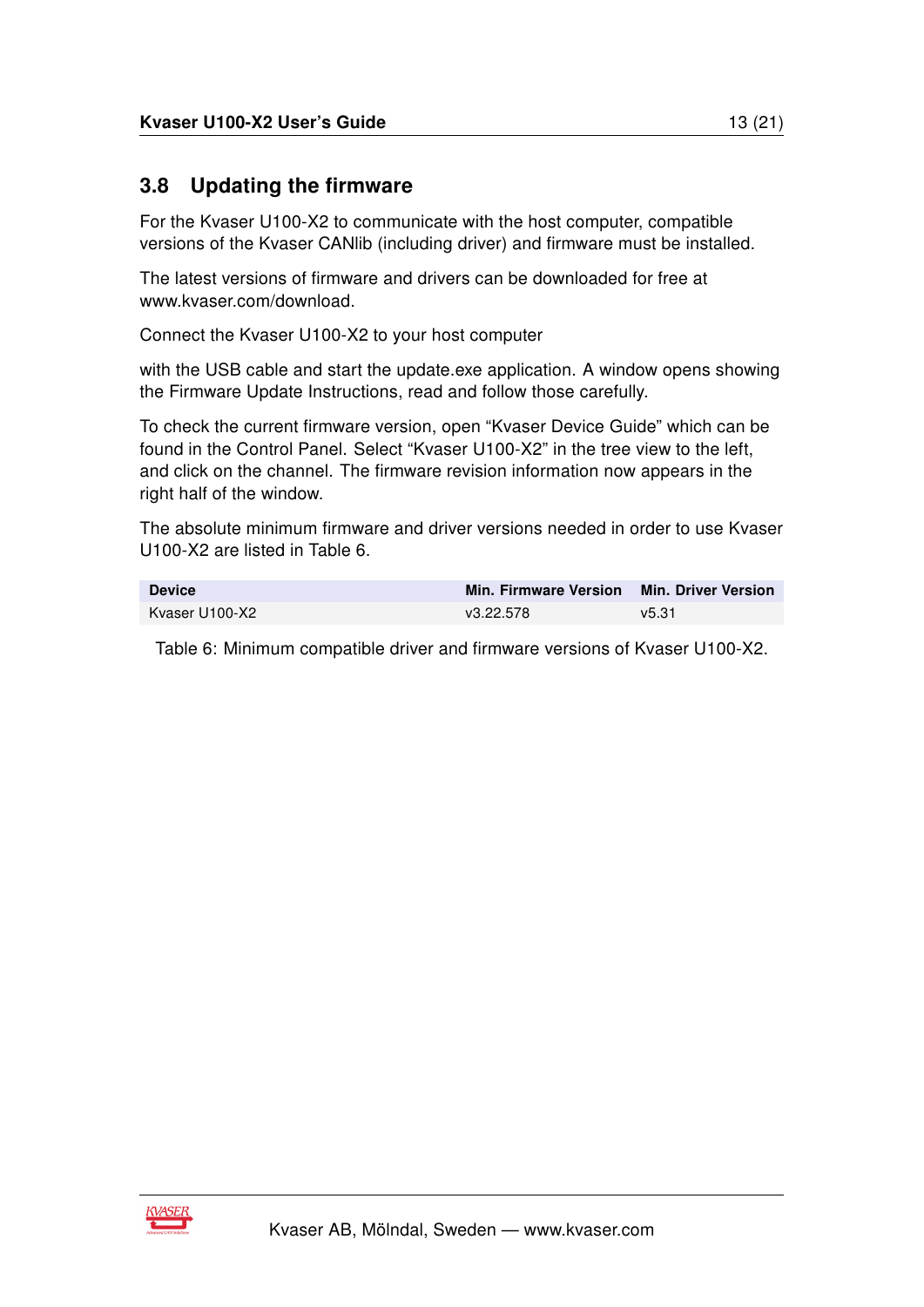### <span id="page-13-0"></span>3.9 Technical data

In [Table 7](#page-13-1) below you will find the technical specifications of Kvaser U100-X2.

| <b>CAN Channels</b>           | 1                                                                     |
|-------------------------------|-----------------------------------------------------------------------|
| <b>CAN Connector</b>          | 5-pole M12 plug                                                       |
| <b>CAN Transceivers</b>       | ADM3055E (Compliant with ISO 11898-2)                                 |
| <b>CAN Controller</b>         | Built into the processor.                                             |
| Galvanic isolation            | Yes, reinforced. Design validated with 5000 VAC rms applied for 60 s. |
| <b>CAN Bit Rate</b>           | 10 kbit/s to 1 Mbit/s                                                 |
| <b>CAN FD Bit Rate</b>        | Up to 8 Mbit/s (with correct physical layer implementation).          |
| Time stamp resolution         | $100 \mu s$                                                           |
| Max message rate              | 20 000 msg/s per channel                                              |
| <b>Error Frame Detection</b>  | Yes                                                                   |
| <b>Error Frame Generation</b> | <b>No</b>                                                             |
| Silent mode                   | No                                                                    |
| Kvaser MagiSync               | <b>No</b>                                                             |
| Kvaser t programming          | No                                                                    |
| <b>Kvaser CANtegrity</b>      | <b>No</b>                                                             |
| Host interface                | USB 2.0, standard USB type "A" connector                              |
| Host OS                       | Windows (7 or later), Linux                                           |
| Power consumption             | Typical 250 mA                                                        |
| Dimensions                    | 38 x 128 x 26 mm for body                                             |
| Cable length                  | USB 1.0 m, CAN 0.3 m                                                  |
| Weight                        | 160 g including connectors                                            |
| Operating temperature         | $-40^{\circ}$ C to +85 $^{\circ}$ C                                   |
| Storage temperature           | $-40^{\circ}$ C to +85 $^{\circ}$ C                                   |
| Relative humidity             | 0% to 85% (non-condensing)                                            |
| IP Rating Housing             | IP <sub>67</sub>                                                      |
| IP Rating CAN connector       | <b>IP67 Mated</b>                                                     |
| IP Rating USB connector       | IP40 Mated                                                            |

<span id="page-13-1"></span>Table 7: Technical Specifications

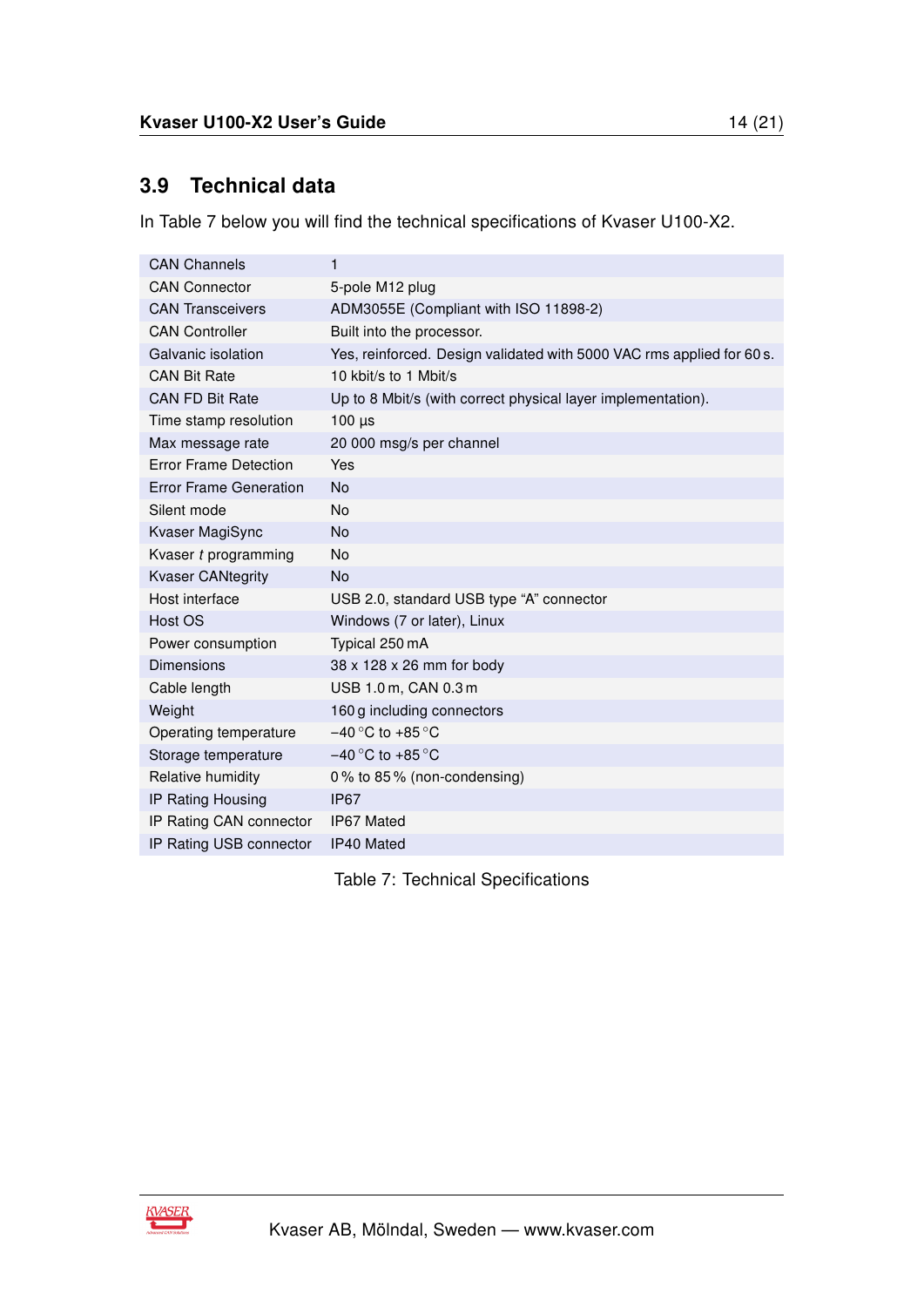# <span id="page-14-0"></span>4 Troubleshooting

Use "Kvaser Device Guide" in the Control Panel to verify that the computer can communicate with the Kvaser U100-X2. If the firmware version shown is all zeros, there are communication problems. If the LED Bar or the status indication is not flashing or does not light up at all, check the power supply.

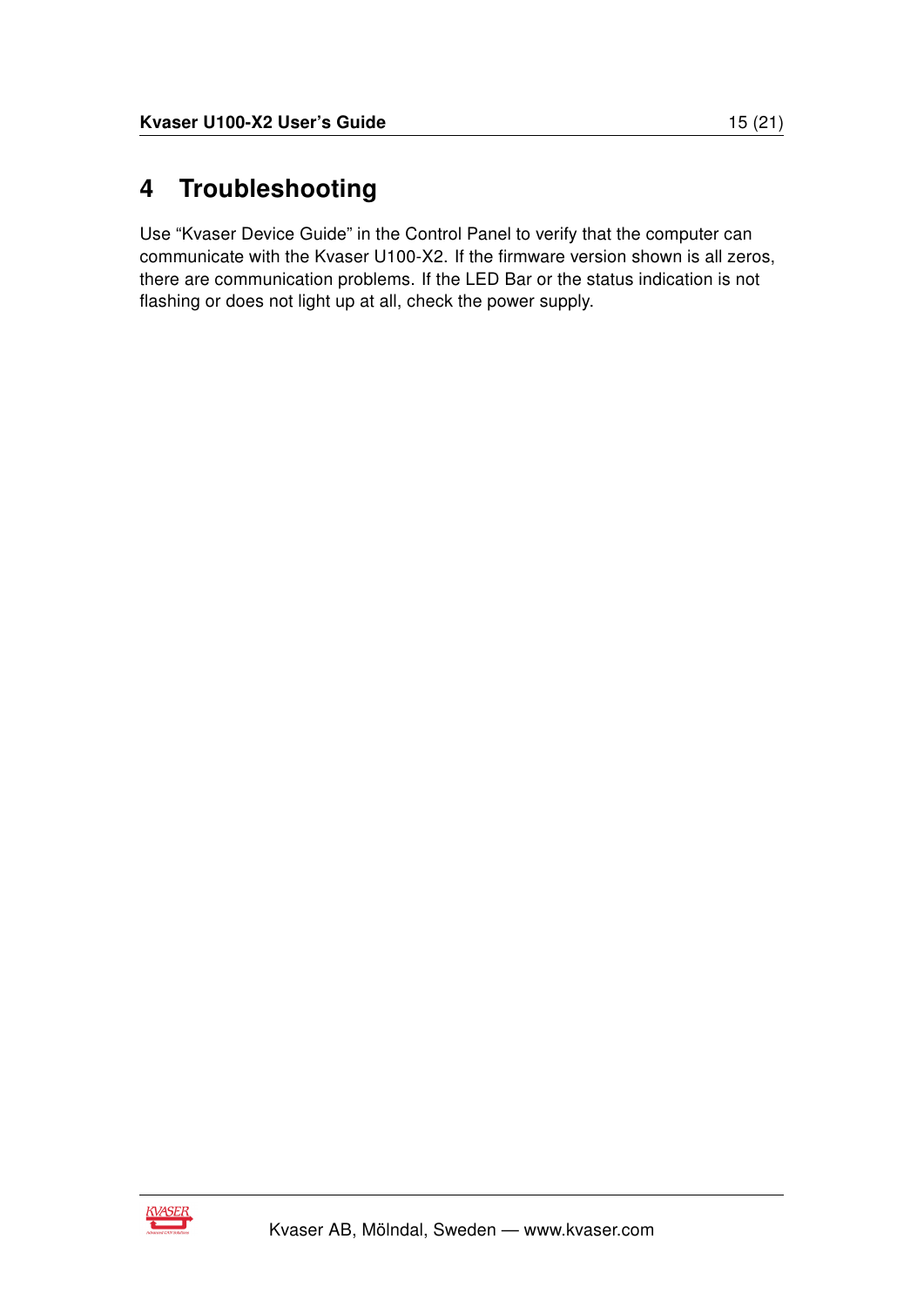## <span id="page-15-0"></span>5 Safety Instructions

#### <span id="page-15-1"></span>5.1 Intended Use

Kvaser CAN Interfaces are used to connect computer systems to CAN buses. The Kvaser U100-X2 is intended for connection to a computer via the USB interface.

## <span id="page-15-2"></span>5.2 Usage Warning



#### WARNING FOR ALL USERS

WARNING! - YOUR USE OF THIS DEVICE MUST BE DONE WITH CAUTION AND A FULL UNDERSTANDING OF THE RISKS!

THIS WARNING IS PRESENTED TO INFORM YOU THAT THE OPERATION OF THIS DEVICE MAY BE DANGEROUS. YOUR ACTIONS CAN INFLUENCE THE BEHAVIOR OF A CAN-BASED DISTRIBUTED EMBEDDED SYSTEM, AND DEPENDING ON THE APPLICATION, THE CONSEQUENCES OF YOUR IMPROPER ACTIONS COULD CAUSE SERIOUS OPERATIONAL MALFUNCTION, LOSS OF INFORMATION, DAMAGE TO EQUIPMENT, AND PHYSICAL INJURY TO YOURSELF AND OTHERS. A POTENTIALLY HAZARDOUS OPERATING CONDITION IS PRESENT WHEN THE FOLLOWING TWO CONDITIONS ARE CONCURRENTLY TRUE: THE PRODUCT IS PHYSICALLY INTERCONNECTED TO A REAL DISTRIBUTED EMBEDDED SYSTEM; AND THE FUNCTIONS AND OPERATIONS OF THE REAL DISTRIBUTED EMBEDDED SYSTEM ARE CONTROLLABLE OR INFLUENCED BY THE USE OF THE CAN NETWORK. A POTENTIALLY HAZARDOUS OPERATING CONDITION MAY RESULT FROM THE ACTIVITY OR NON-ACTIVITY OF SOME DISTRIBUTED EMBEDDED SYSTEM FUNCTIONS AND OPERATIONS, WHICH MAY RESULT IN SERIOUS PHYSICAL HARM OR DEATH OR CAUSE DAMAGE TO EQUIPMENT, DEVICES, OR THE SURROUNDING ENVIRONMENT.

WITH THIS DEVICE, YOU MAY POTENTIALLY:

- CAUSE A CHANGE IN THE OPERATION OF THE SYSTEM, MODULE, DEVICE, CIRCUIT, OR OUTPUT.
- TURN ON OR ACTIVATE A MODULE, DEVICE, CIRCUIT, OUTPUT, OR FUNCTION.
- TURN OFF OR DEACTIVATE A MODULE, DEVICE, CIRCUIT, OUTPUT, OR
- FUNCTION. • INHIBIT, TURN OFF, OR DEACTIVATE NORMAL OPERATION.
- MODIFY THE BEHAVIOR OF A DISTRIBUTED PRODUCT.
- ACTIVATE AN UNINTENDED OPERATION.
- PLACE THE SYSTEM, MODULE, DEVICE, CIRCUIT, OR OUTPUT INTO AN UNINTENDED MODE.
- ONLY THOSE PERSONS WHO:

(A) ARE PROPERLY TRAINED AND QUALIFIED WITH RESPECT TO THE USE OF THE **DEVICE** 

(B) UNDERSTAND THE WARNINGS ABOVE, AND

(C) UNDERSTAND HOW THIS DEVICE INTERACTS WITH AND IMPACTS THE FUNCTION AND SAFETY OF OTHER PRODUCTS IN A DISTRIBUTED SYSTEM AND THE APPLICATION FOR WHICH THIS DEVICE WILL BE APPLIED, MAY USE THE DEVICE.

PLEASE NOTE THAT YOU CAN INTEGRATE THIS PRODUCT AS A SUBSYSTEM INTO HIGHER-LEVEL SYSTEMS. IN CASE YOU DO SO, KVASER AB HEREBY DECLARES THAT KVASER AB'S WARRANTY SHALL BE LIMITED TO THE CORRECTION OF DEFECTS, AND KVASER AB HEREBY EXPRESSLY DISCLAIMS ANY LIABILITY OVER AND ABOVE THE REFUNDING OF THE PRICE PAID FOR THIS DEVICE, SINCE KVASER AB DOES NOT HAVE ANY INFLUENCE ON THE IMPLEMENTATIONS OF THE HIGHER-LEVEL SYSTEM, WHICH MAY BE DEFECTIVE.

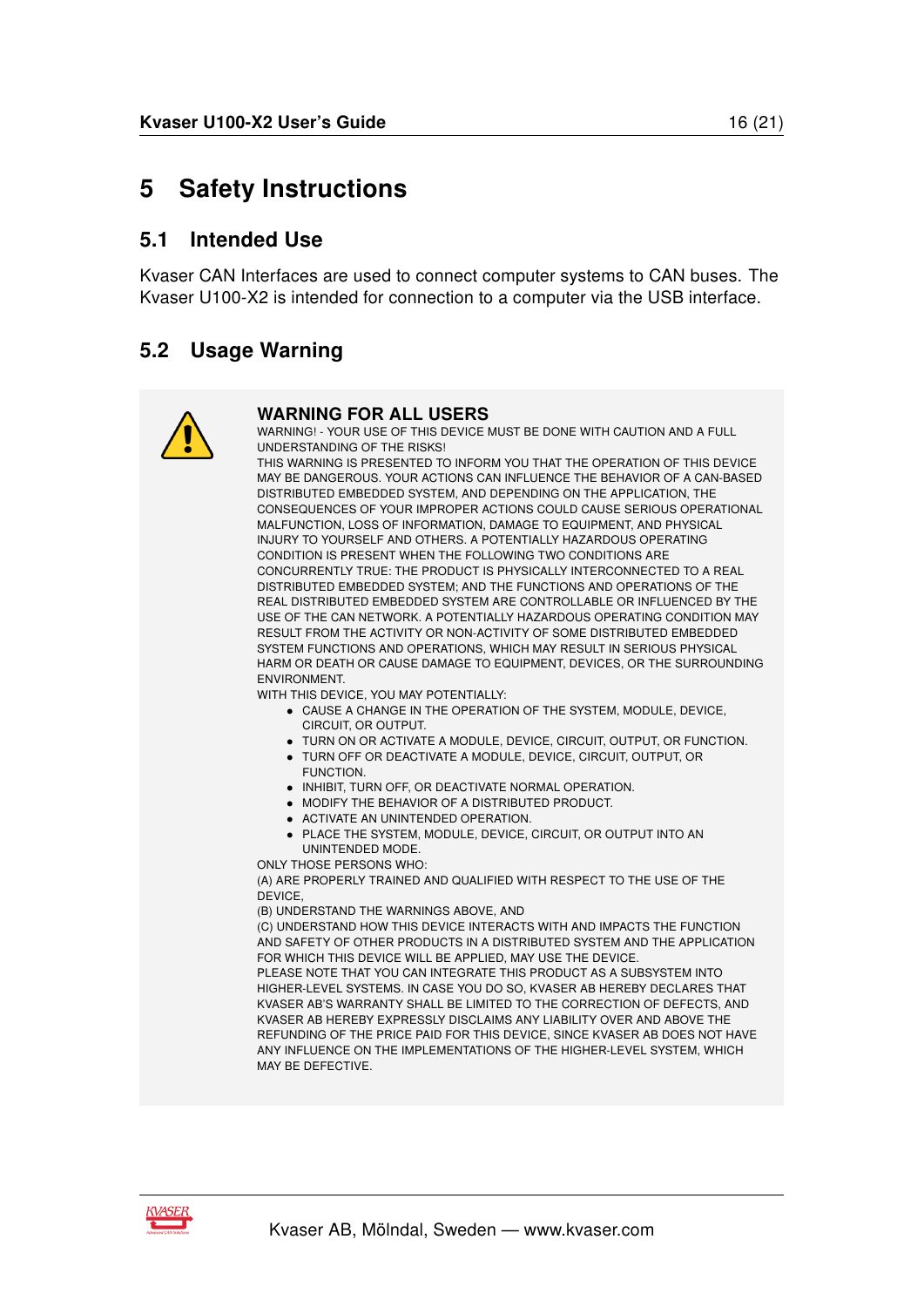# <span id="page-16-0"></span>6 Disposal and Recycling Information



When this product reaches its end of life, please dispose of it according to your local environmental laws and guidelines.

For information about Kvaser's recycling programs, visit: <https://www.kvaser.com/en/kvaser/recycling-policy.html>

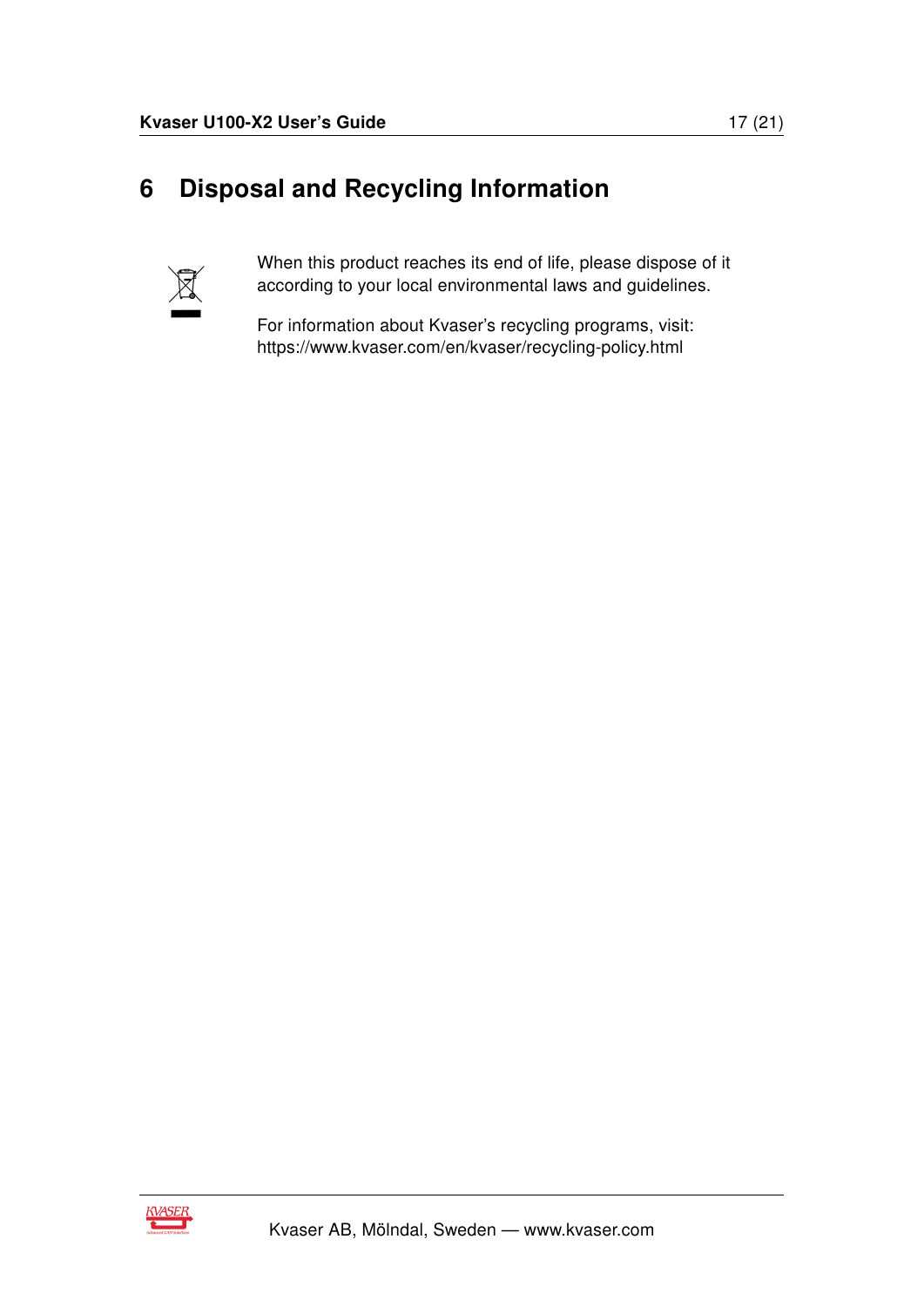# <span id="page-17-0"></span>7 Legal Acknowledgements

## <span id="page-17-1"></span>7.1 EU Regulatory Compliance

| <b>Advanced CAN Solutions</b>                                            |                                             | EU Declaration of Conformity (DoC)                                                                 |                                                                                                      |
|--------------------------------------------------------------------------|---------------------------------------------|----------------------------------------------------------------------------------------------------|------------------------------------------------------------------------------------------------------|
| We                                                                       |                                             |                                                                                                    |                                                                                                      |
| Company Name:                                                            | Kvaser AB                                   | City:                                                                                              | Mölndal                                                                                              |
| Postal address:                                                          | Aminogatan 25                               | Telephone number:                                                                                  | $+4631886344$                                                                                        |
| Postcode:                                                                | 431 53                                      | E-mail address:                                                                                    | sales@kvaser.com                                                                                     |
|                                                                          |                                             | declare that the DoC is issued under our sole responsibility and belongs to the following product: |                                                                                                      |
| Product:                                                                 | Kvaser U100-X2                              |                                                                                                    |                                                                                                      |
| Product: Kvaser U100-X2<br>Type: 73-30130-01267-7                        |                                             | <b>Object of the declaration</b> (identification of apparatus allowing traceability):              |                                                                                                      |
| legislation:                                                             |                                             |                                                                                                    | The object of the declaration described above is in conformity with the relevant Union harmonisation |
|                                                                          |                                             | Electromagnetic Compatibility (EMC) Directive $2014/30/EU$ (Art. 6)                                |                                                                                                      |
|                                                                          | RoHS recast Directive 2011/65/EU (Art. 4.1) |                                                                                                    |                                                                                                      |
|                                                                          |                                             |                                                                                                    |                                                                                                      |
|                                                                          |                                             |                                                                                                    |                                                                                                      |
|                                                                          |                                             |                                                                                                    |                                                                                                      |
|                                                                          |                                             |                                                                                                    |                                                                                                      |
|                                                                          |                                             |                                                                                                    |                                                                                                      |
|                                                                          |                                             |                                                                                                    |                                                                                                      |
|                                                                          |                                             |                                                                                                    |                                                                                                      |
|                                                                          |                                             |                                                                                                    |                                                                                                      |
|                                                                          |                                             |                                                                                                    |                                                                                                      |
|                                                                          |                                             |                                                                                                    |                                                                                                      |
|                                                                          |                                             |                                                                                                    |                                                                                                      |
|                                                                          |                                             |                                                                                                    |                                                                                                      |
|                                                                          |                                             |                                                                                                    |                                                                                                      |
|                                                                          |                                             | The following harmonised standards and technical specifications have been applied                  |                                                                                                      |
| (title, date of standard/specification):<br>EN 55032 $(2015 + A11:2020)$ |                                             | EN 55035 $(2017 + A11:2020)$                                                                       |                                                                                                      |
| EN IEC 63000 (2018)                                                      |                                             |                                                                                                    |                                                                                                      |
|                                                                          |                                             |                                                                                                    |                                                                                                      |
|                                                                          |                                             |                                                                                                    |                                                                                                      |
|                                                                          |                                             |                                                                                                    |                                                                                                      |
|                                                                          |                                             |                                                                                                    |                                                                                                      |
|                                                                          |                                             |                                                                                                    |                                                                                                      |
|                                                                          |                                             |                                                                                                    |                                                                                                      |
|                                                                          |                                             |                                                                                                    |                                                                                                      |
|                                                                          |                                             |                                                                                                    |                                                                                                      |
|                                                                          |                                             |                                                                                                    |                                                                                                      |
| Signed for and on behalf of:<br>Mölndal                                  | 2022-04-01                                  |                                                                                                    |                                                                                                      |

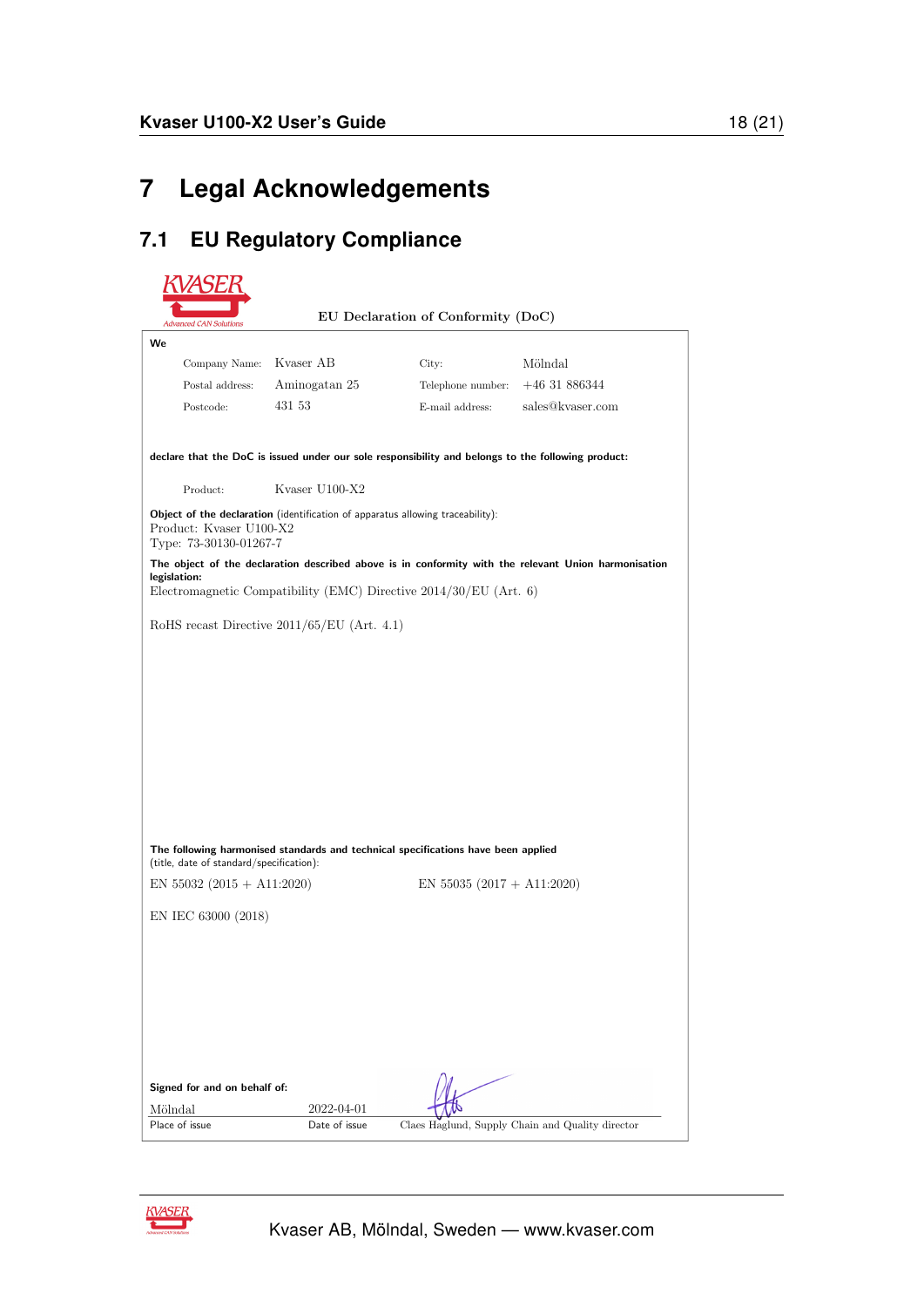## <span id="page-18-0"></span>7.2 FCC Regulatory Compliance



Federal Communications Commission (FCC) Compliance Information Statement

#### IDENTIFICATION OBJECT:

Product: Kvaser U100-X2 Type: 73-30130-01267-7

#### APPLICABLE COMPLIANCE STATEMENTS:

CFR Title 47 Part 15 §15.107, §15.109 This device complies with part 15 of the FCC Rules. Operation is subject to the following two conditions: (1) This device may not cause harmful interference, and (2) this device must accept any interference received, including interference that may cause undesired operation.

#### RESPONSIBLE PARTY (IN USA) NAME:

Kvaser Inc. 23881 Via Fabricante, Suite 503 Mission Viejo, CA 92691

Internet contact: support@kvaser.com

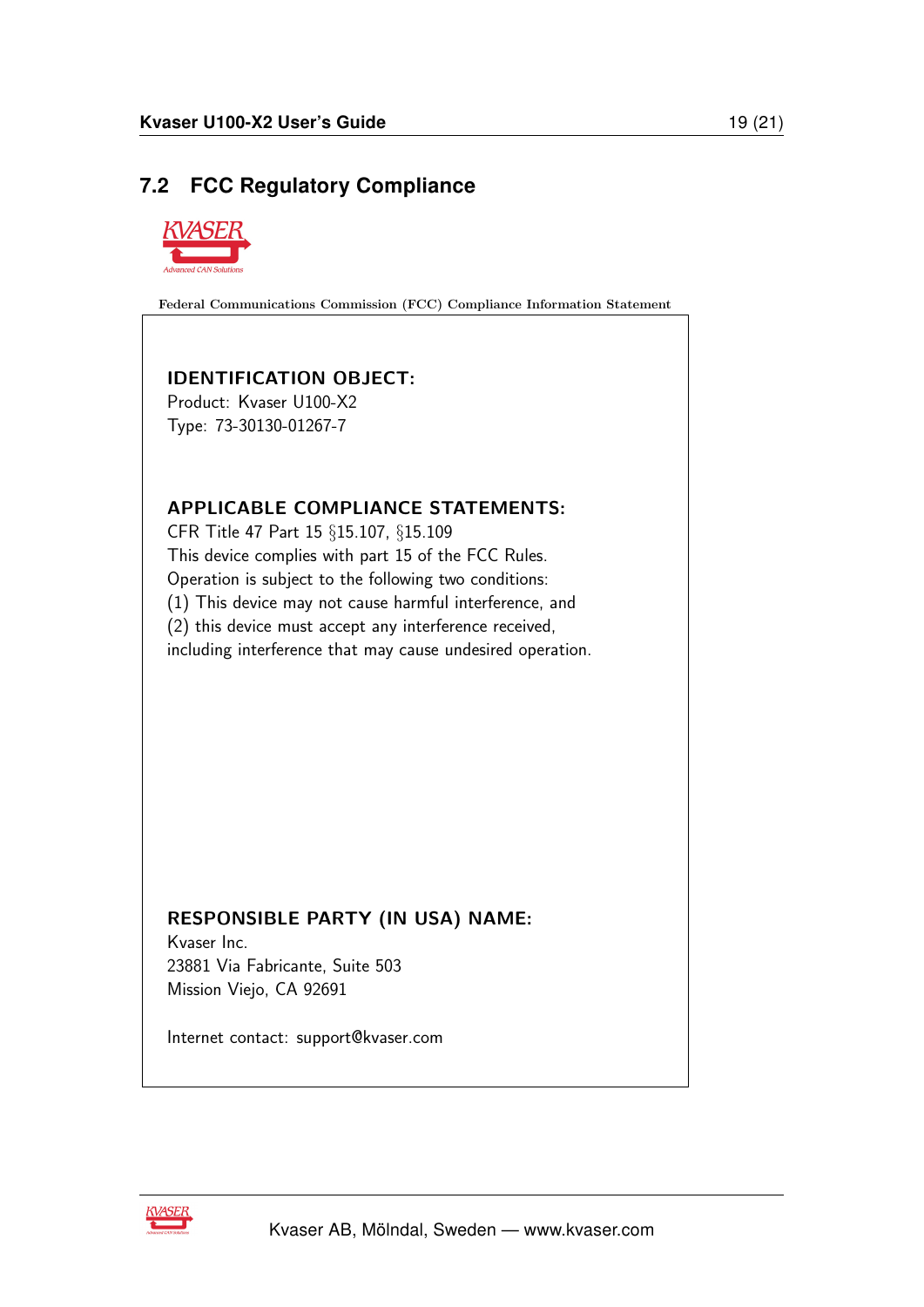## <span id="page-19-0"></span>7.3 Patents, Copyrights and Trademarks

All trademarks are the property of their respective owner. Windows is a registered trademark of Microsoft Corporation in the United States and other countries.

Adobe, the Adobe logo, and Reader are either registered trademarks or trademarks of Adobe Systems Incorporated in the United States and/or other countries.

MagiSync is a trademark of Kvaser AB.

DeviceNet is a trademark of Open DeviceNet Vendor Association, Inc.

NMEA 2000 is the registered trademark of the National Marine Electronics Association, Inc.

For information about Kvaser related CAN patents, see [www.kvaser.com/patent.](https://www.kvaser.com/patent/)